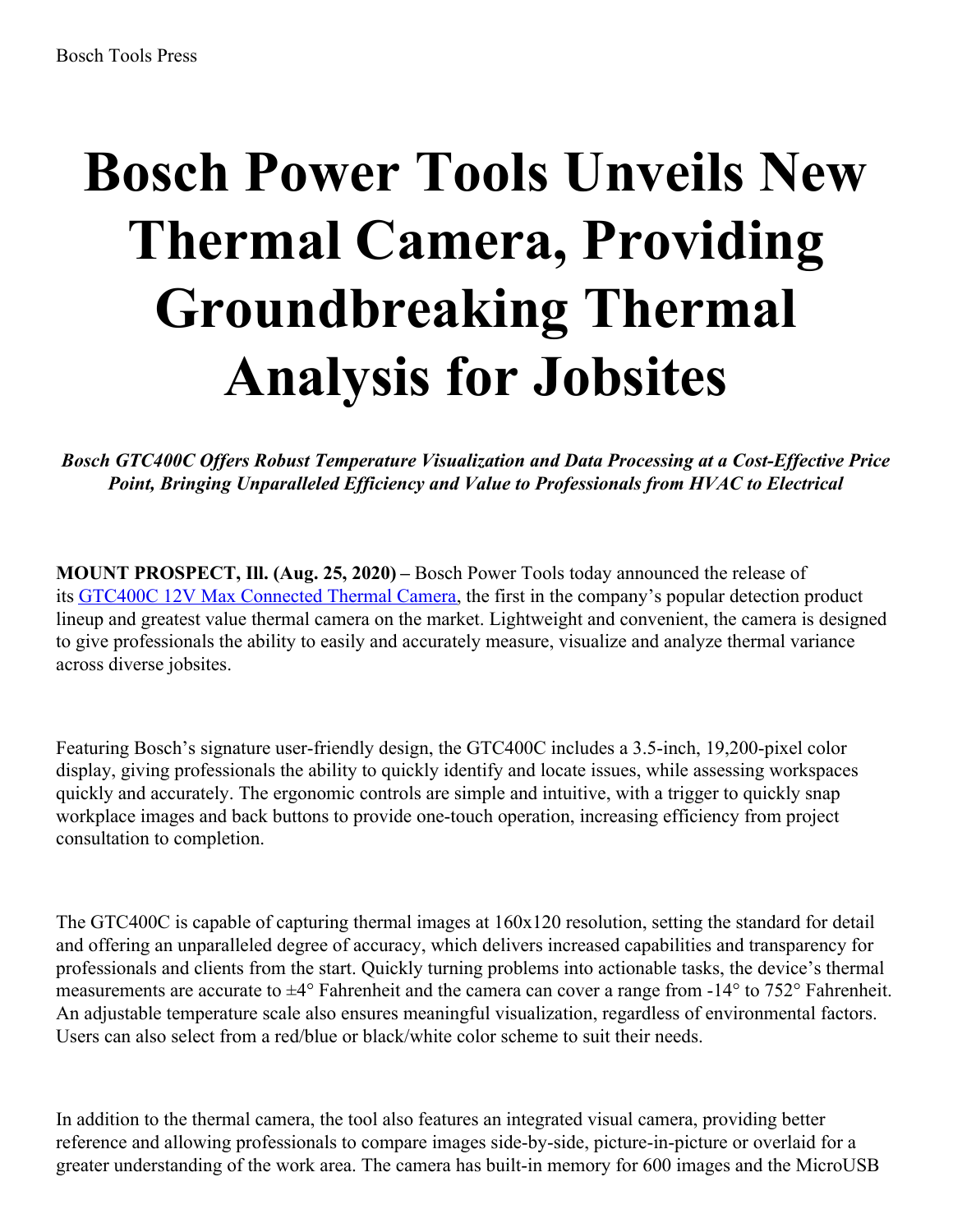

port lets users upload images to their computer using Bosch's free and feature-rich GTC transfer software.

The GTC400C runs on the robust Bosch 12V Max battery platform, providing versatility and a long runtime for complex jobs. Boasting an IP53 rating, the device is water and dust resistant, making it the perfect companion

for tough jobs.

Designed with a variety of trade professionals in mind, the GTC400C's groundbreaking interface, paired with its imagery and detection capabilities, offers valuable support before and during a project's lifespan. Electricians will appreciate the functionality to analyze wiring and identify points of resistance that could lead to electrical fires, while professional MEP and mechanical ductwork (HVAC) contractors will find the camera's ability to visualize heat and air flow, and identify leakages and drafts, invaluable when inspecting installations. Home installers and inspectors will be able to quickly identify pipes behind walls to avoid drilling errors, pinpoint water intrusion and check insulation.

"The GTC400C gives professionals the power to quickly, easily and accurately identify and tackle jobsite issues, while simplifying communication with clients," said Ricardo Pedroso, Product Manager at Bosch Power Tools. "Whether they are an electrician checking wiring or a window installer searching for a draft source, the device's ability to visually inspect thermal variance at the worksite provides professionals with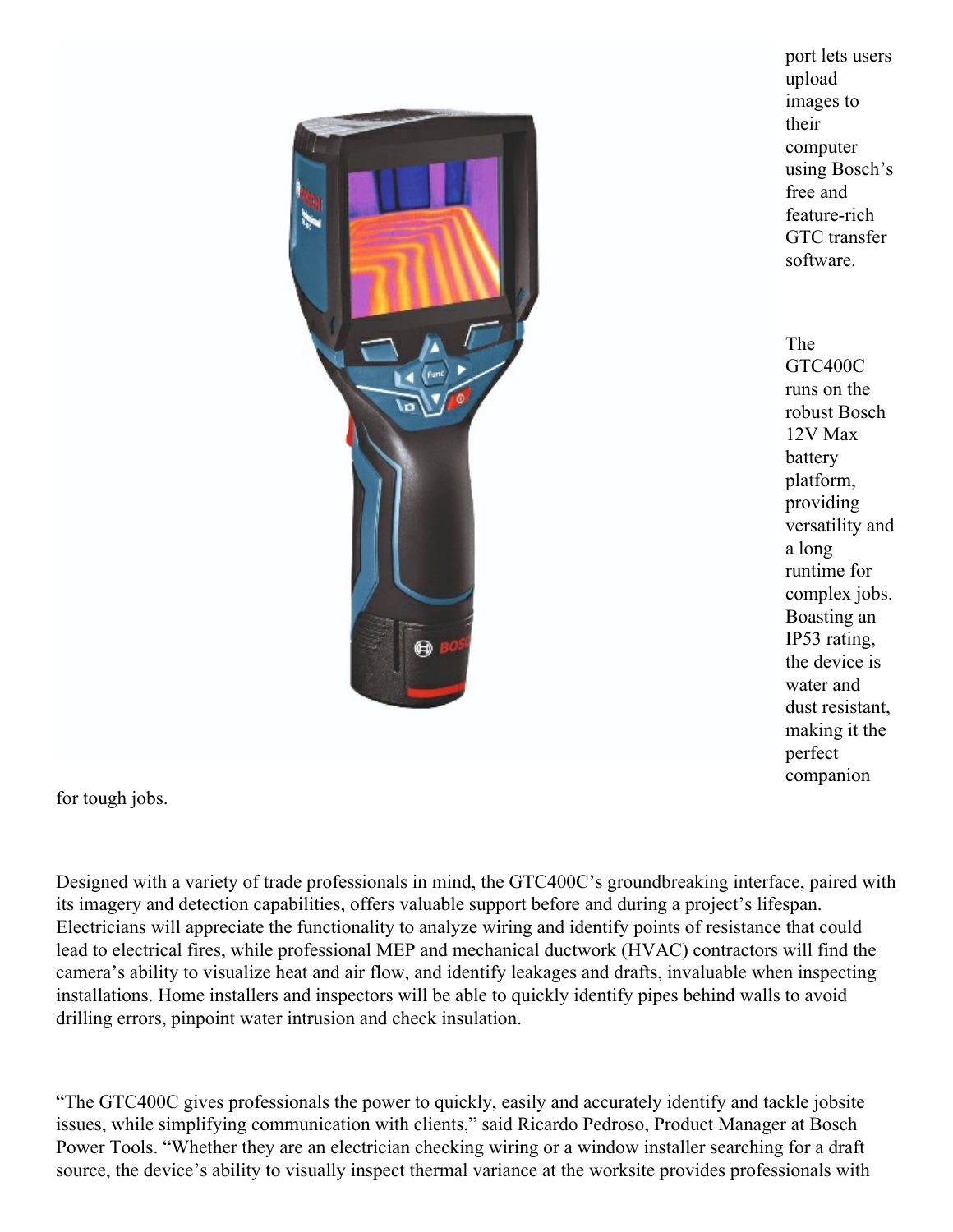clear and actionable information about what needs to be done."

The Bosch GTC400C Thermal Camera ships with a 12V Max battery, 12V Max charger, MicroUSB cable and carrying pouch for easy inclusion in any toolbox.

The device's state-of-the-art technology brings all the benefits of thermal imaging into professionals' daily business, and is immediately available through Bosch's dealer network at the retail price of \$1,199. For more information on the product and specifications, please visit [https://www.boschtools.com/us/en/boschtools](https://www.boschtools.com/us/en/boschtools-ocs/new-products-gtc400c-206947-p/)ocs/new-products-gtc400c-206947-p/.

###

## *About Robert Bosch Tool Corporation*

*Robert Bosch Tool Corporation, the Power Tools Division of North America, was formed in January 2003 when Robert Bosch GmbH combined its North American diverse power tool and accessories businesses into one organization. As a manufacturing pioneer with more than a century's worth of experience, the Bosch name has become synonymous with engineering excellence. Located throughout North America as part of the global power tools division, Bosch associates maintain a legacy of world-class design, manufacture and sale for power tools, rotary and oscillating tools, accessories and measuring tools. For more information, call toll-free 877-BOSCH-99 (877-267-2499) or visit [www.boschtools.com](http://www.boschtools.com/).*

## *Bosch in North America*

*In the U.S., Canada and Mexico, the Bosch Group manufactures and markets automotive original equipment and aftermarket products, industrial drives and control technology, power tools, security and communication systems, packaging technology, thermotechnology, household appliances, healthcare telemedicine and software solutions. For more information, please visit [www.boschusa.com](http://www.boschusa.com/), [www.bosch.com.mx](http://www.bosch.com.mx/) and [www.bosch.ca](http://www.bosch.ca/)[.www.boschusa.com](http://www.boschusa.com/).*

## *About Bosch*

*Having established a regional presence in 1906 in North America, the Bosch Group employs 35,400* associates in more than 100 locations, as of December 31, 2018. In 2018 Bosch generated consolidated sales *of \$14.5 billion in the U.S., Canada and Mexico. For more information, visit [twitter.com/boschusa](http://www.twitter.com/boschusa), [twitter.com/boschmexico](http://www.twitter.com/boschmexico) and [www.bosch.ca](http://www.bosch.ca/).*

*The Bosch Group is a leading global supplier of technology and services. It employs roughly 410,000 associates worldwide (as of December 31, 2018). The company generated sales of 78.5 billion euros (\$92.7*